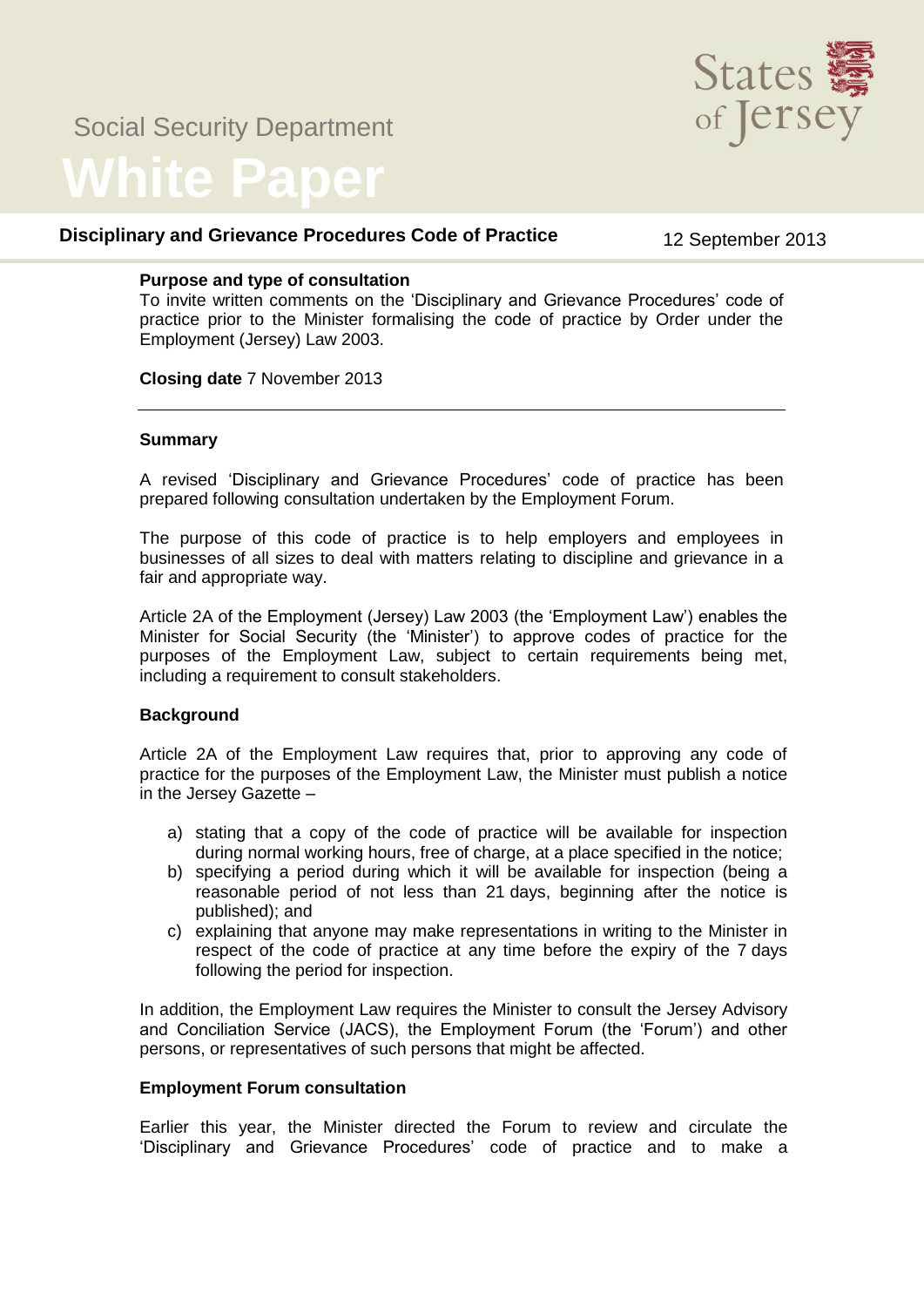recommendation to him. The Forum consulted during the period 25 February to 1 April 2013; details of which are on the website<sup>1</sup>.

The Forum presented its recommendation to the Minister on 25 July 2013 which included a revised 'Disciplinary and Grievance Procedures' code of practice. The Forum had concluded that, rather than modifying and revising individual elements of the code of practice, it would be beneficial to provide a simplified procedure. The Forum commented that, *"the revised draft code of practice would provide greater clarity and a more straightforward approach that provides sufficient flexibility for any size of business. The revised draft code of practice covers the fundamental principles of a fair process which are set out in a logical order, using clearer language."* <sup>2</sup>

#### **Revised code of practice**

The Minister presented the Forum's recommendation and the revised code of practice to the States on 6 August 2013. The Minister then considered the Forum's code of practice in conjunction with JACS and decided to make some minor revisions before inviting comments. Those revisions are shown as tracked changes in the attached code of practice. The two most significant of those changes are:

- 1. Paragraph 3 The Minister has listed as one of the basic standards of reasonableness that the employee should have the right of appeal if the employer has taken disciplinary action. The Minister noted that it is evident from the decisions of the Tribunal that it will expect to see a right of appeal in a reasonable process and the requirement for a right of appeal was already specified in the code of practice (paragraphs 43 to 46 and 58 to 61).
- 2. Appendices The Minister has removed the appendices from the code of practice. The Minister considered it to be potentially confusing to include appendices that do not form part of the code of practice because it leaves their status questionable. The Minister decided that it would it be clearer for employers if there were only two sources of information; codes of practice that the Tribunal must consider and JACS guides that the Tribunal is not required to consider. The appendices have been removed from the code of practice and will instead form the basis for JACS guidance. All references to the appendices in the code of practice have been replaced with references to JACS guidance.

The Minister believes that the code of practice is a great improvement and that a simplified, more streamlined procedure should make it easier for business of all sizes to take appropriate steps to provide a fair disciplinary and grievance procedure. The revised code of practice will help to address one of the findings of the recent review of the Employment Tribunal's decisions<sup>3</sup> – that we should increase employers' awareness of the need to provide fair warning of dismissal in order to help avoid employment disputes.

The Minister invites representations from stakeholders and will consider any comments received before making the code of practice by Order under the Employment Law.

#### **Please submit your comments by 7 November by email or by post to:**

Kate Morel Policy Principal Social Security Department

 $\overline{a}$ <sup>1</sup> [www.gov.je/Government/Consultations/Pages/CodesPracticeEmploymentForum.aspx](http://www.gov.je/Government/Consultations/Pages/CodesPracticeEmploymentForum.aspx)

 $2^{2}$  Page 15 of the Forum's recommendation, included in the Minister's report to the States (R.98/2013) [www.statesassembly.gov.je/AssemblyReports/2013/R.098-2013.pdf](http://www.statesassembly.gov.je/AssemblyReports/2013/R.098-2013.pdf)

<sup>3</sup> [www.statesassembly.gov.je/AssemblyReports/2013/R.028-2013.pdf](http://www.statesassembly.gov.je/AssemblyReports/2013/R.028-2013.pdf)